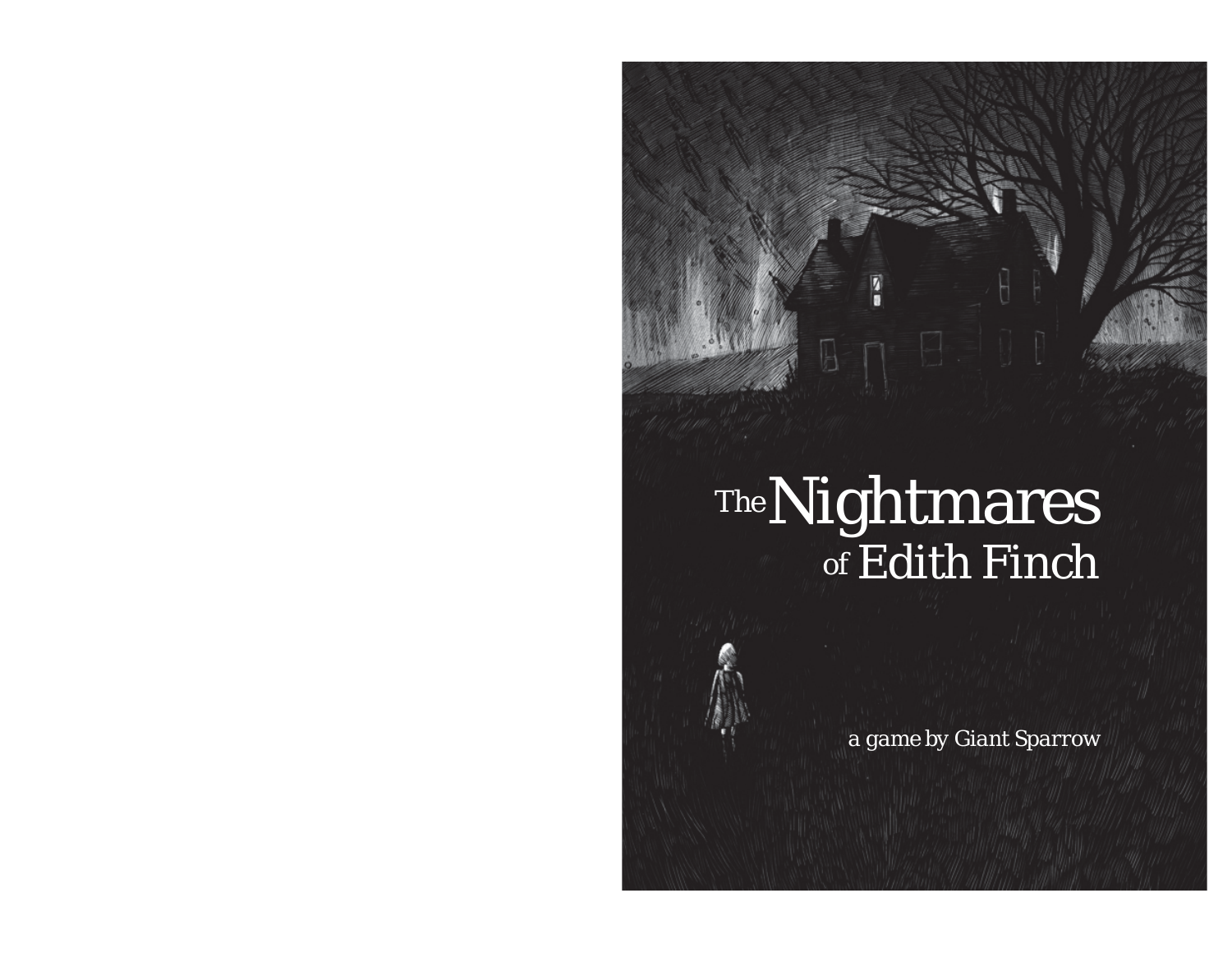

For as long as anyone can remember, going back to the early days of the Washington territory, the Finches have died strangely. No two in the same way but each went violently, unexpectedly, and young.

Edith Finch is the youngest member of the family and might be the last.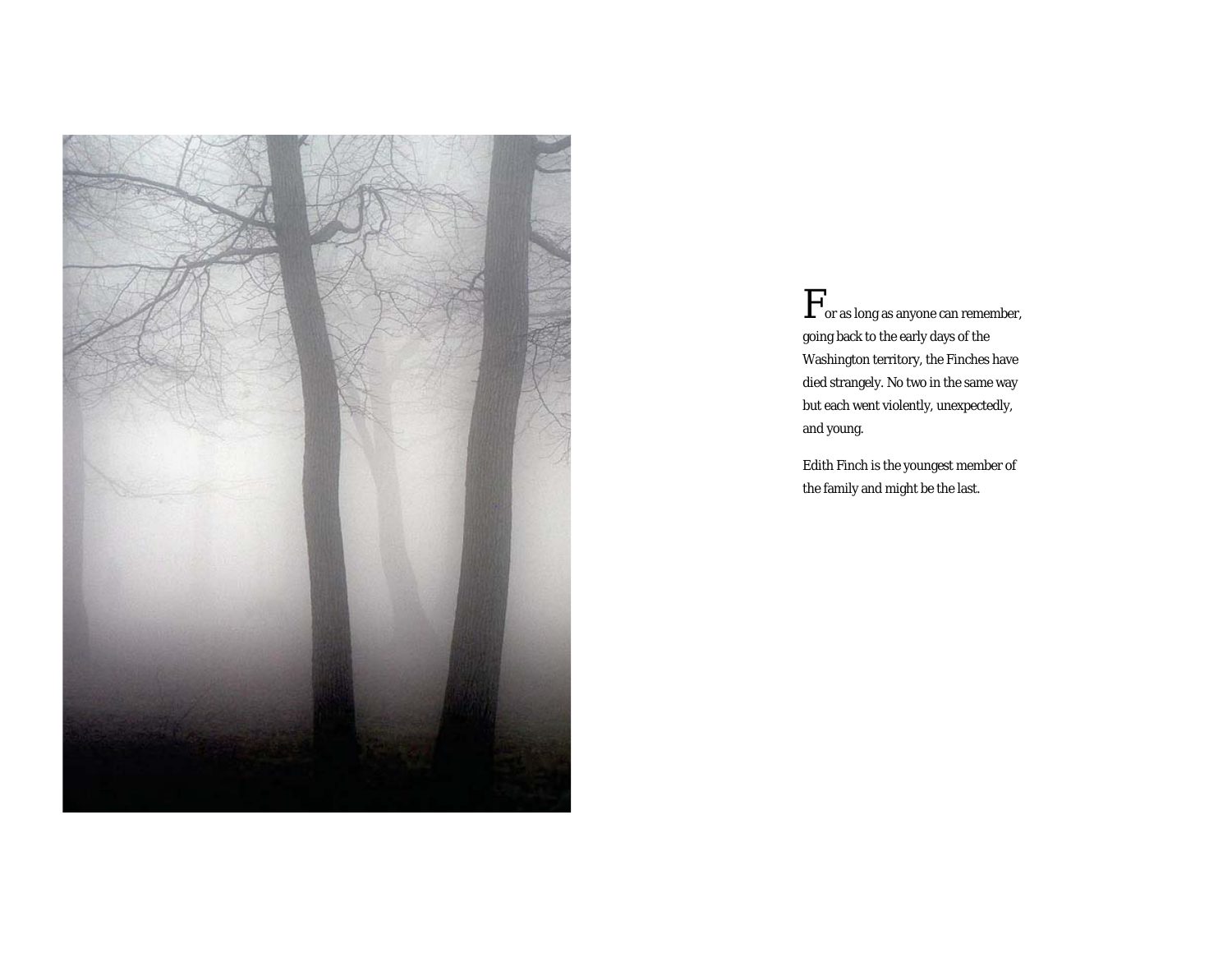## Synopsis

The game is <sup>a</sup> collection of stories about <sup>a</sup> cursed family.

Our primary protagonist, Edith Finch, is <sup>a</sup> 15-year-old girl on present-day Orcas Island. Edith is a loner and considers herself a witch. She lives with a foster family since her own parents died soon after she was born.

She's obsessed with discovering why her ancestors have all died in such horrible ways – partly out of morbid curiosity and partly out of self-interest, since she plans on living forever.

The game begins with Edith poking around the ruins of Bleakwood, the family's ancestral home which burned down in 1978. As Edith uncovers artifacts of her family's history (a note scrawled on the back of <sup>a</sup> photograph, newspaper clippings, diaries, etc) new stories are unlocked to play. Characters and locations are shared across stories and someone who is <sup>a</sup> background element in one story might show up as the protagonist of another.

The stories are manifestations of the player and Edith learning more about the Finch family. Playing these stories will, in turn, unlock new areas for Edith to explore in the present day. For example <sup>a</sup> story might reveal <sup>a</sup> hidden passage behind <sup>a</sup> fireplace as part of gameplay which players could explore later in the ruins of Bleakwood, or <sup>a</sup> key might have been buried in <sup>a</sup> grave that Edith can retrieve later.

In the present day the game takes place over the course of <sup>a</sup> single night for Edith, ending at sunrise on the following day.

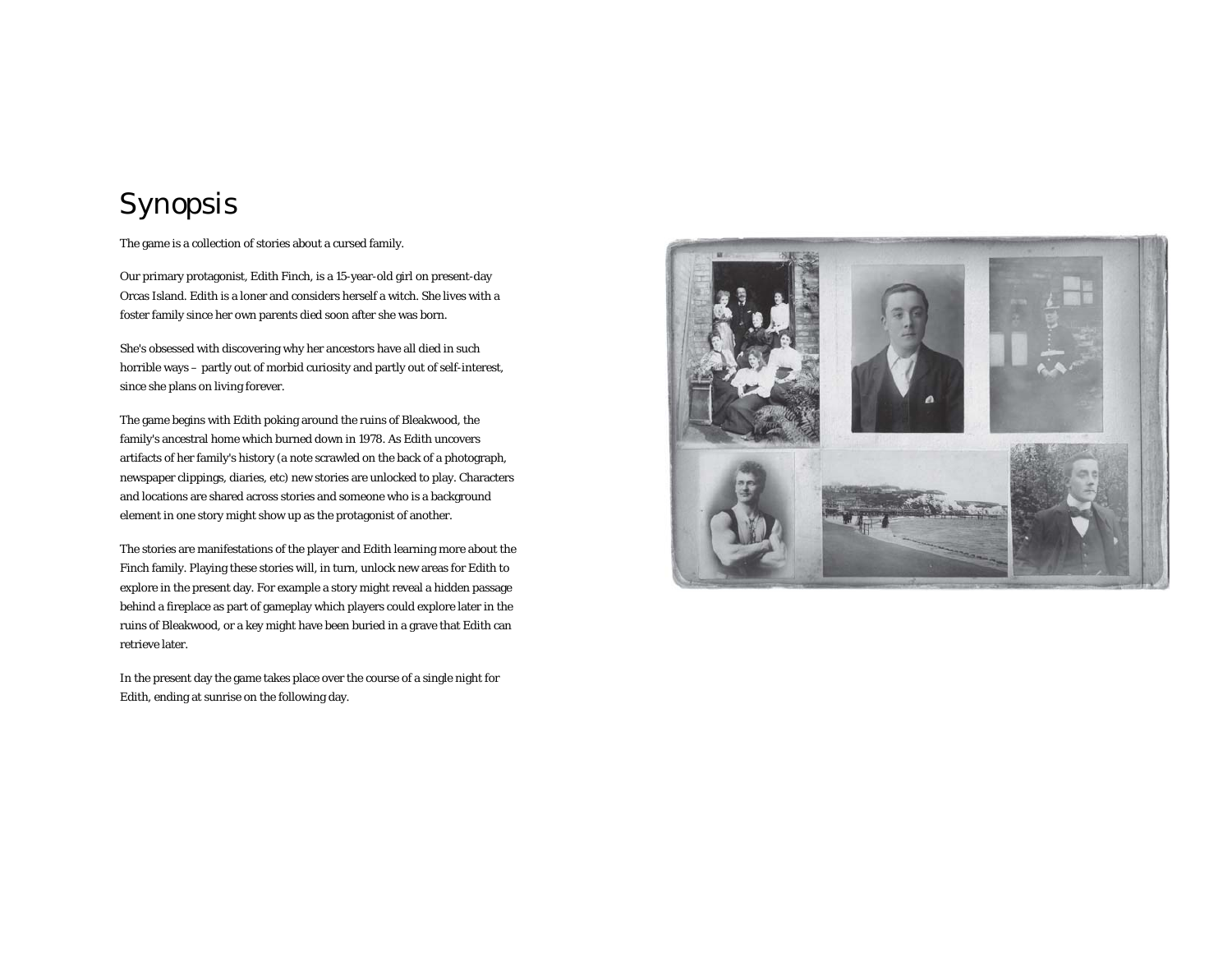## Underwater Stories

Although the stories will encompass <sup>a</sup> range of environments and gameplay, the first-person exploration of underwater spaces is intended to be the cornerstone of the game, both in terms of the amount of time players will spend with it and its importance in the narrative. These will include:

Aulis, 31, in 1957, the early days of the aqualung, Aulis is searching for the body of his brother Eerik, Edith's great-grandfather. Eerik had been mapping an underwater cave and is thought to have drowned. We follow Aulis as he makes his way deeper into the cave.

Hedda, 28, in 1986 is looking for the wreck of an old fishing boat when she finds what looks like <sup>a</sup> lost 18th century Native American settlement, mysteriously preserved on the bottom of the ocean.

Edwin, 23, in 2008 Edith's brother is diving in the arctic as part of <sup>a</sup> military salvage operation. When he attempts to return to the surface the hole in the ice has been filled and everyone on the surface has disappeared.

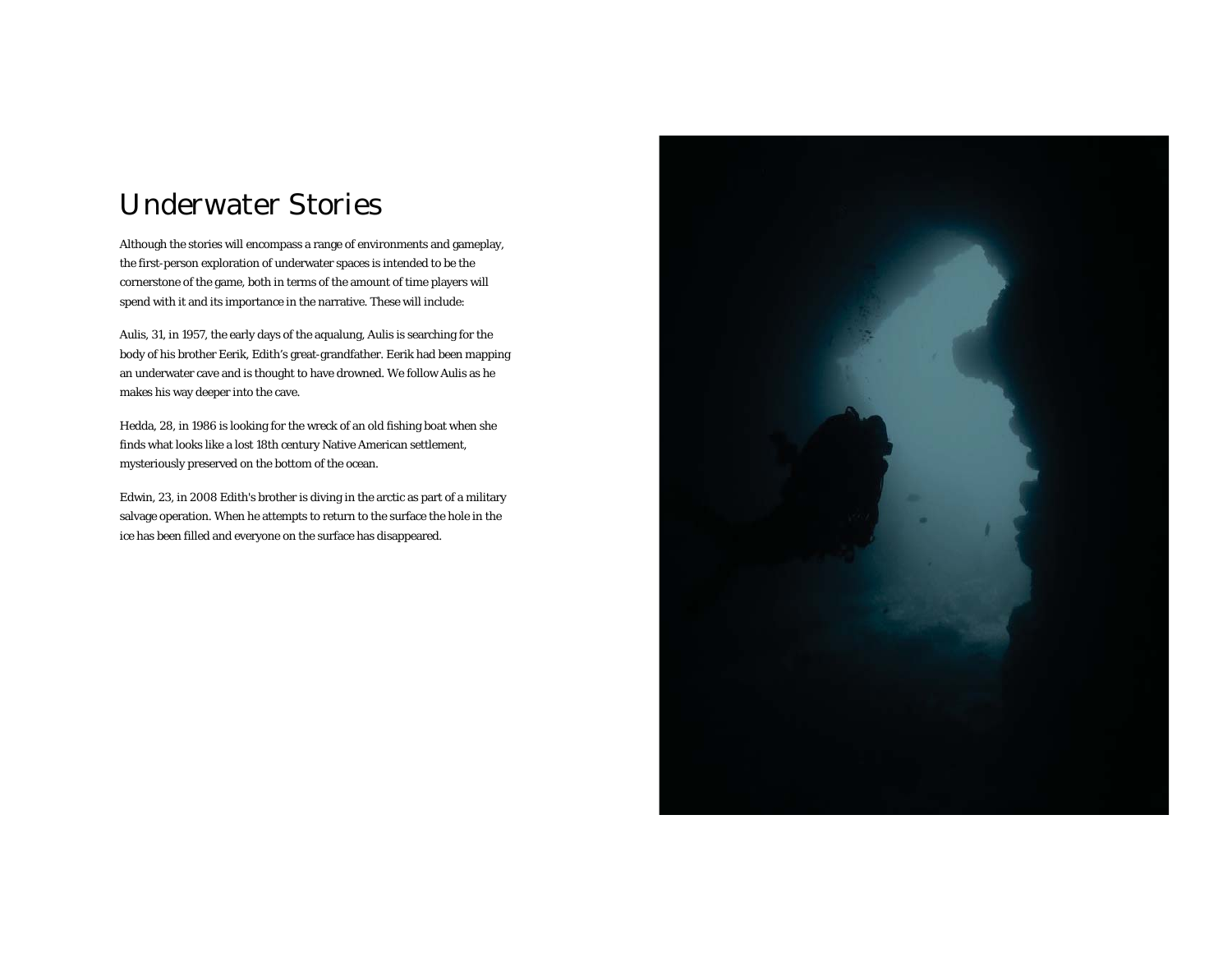### Other Stories

The following outlines are meant to provide an indication of the direction we expect the game to take, though many may not make it into the final game. We expect the game to have ~8 stories and take 2 hours for a first playthru.

Nils, 38, <sup>a</sup> vagrant who lives in <sup>a</sup> parking garage that he has come to believe is infinite. He dreams that <sup>a</sup> god waits for him at the top and so he begins to climb, avoiding <sup>a</sup> growing darkness and <sup>a</sup> malevolent 1984 blue Subaru.

Betsy, 12, <sup>a</sup> farm girl in 1877 who's afraid of the dark. Every night she goes to sleep with <sup>a</sup> candle burning at her bedside. One night she wakes up to find that every other light in the world has gone out.

Oliver, 24, <sup>a</sup> copper miner in 1889. A cave-in leaves him trapped far underground on the run from rising water.

Agnes, 9, whose whole family disappeared <sup>a</sup> month earlier in April of 1892. She's waited in the house for them to come back ever since. One night something dark returns for her and Agnes finds herself trapped inside, running from whatever it is and looking for <sup>a</sup> way out.

Patrick, 31, <sup>a</sup> fishing boat captain in 1937 whose boat went down suddenly in the night. He and <sup>a</sup> Native American deckhand who may have been responsible for the wreck are now adrift on <sup>a</sup> raft in the middle of the Pacific.

Bartholomew, 36, married <sup>a</sup> Catholic woman. The lord gave them 11 children but on <sup>a</sup> fishing trip in 1967 something else took them all back.

Oskar, 32, <sup>a</sup> blind man in San Francisco in 1974 who wakes up, makes breakfast, and goes to work on what he believes will be the last day of his life.

Erik, 29, <sup>a</sup> farmer and volunteer fire fighter in 1978 battling his first wildfire who has become separated from his group deep in the forest.

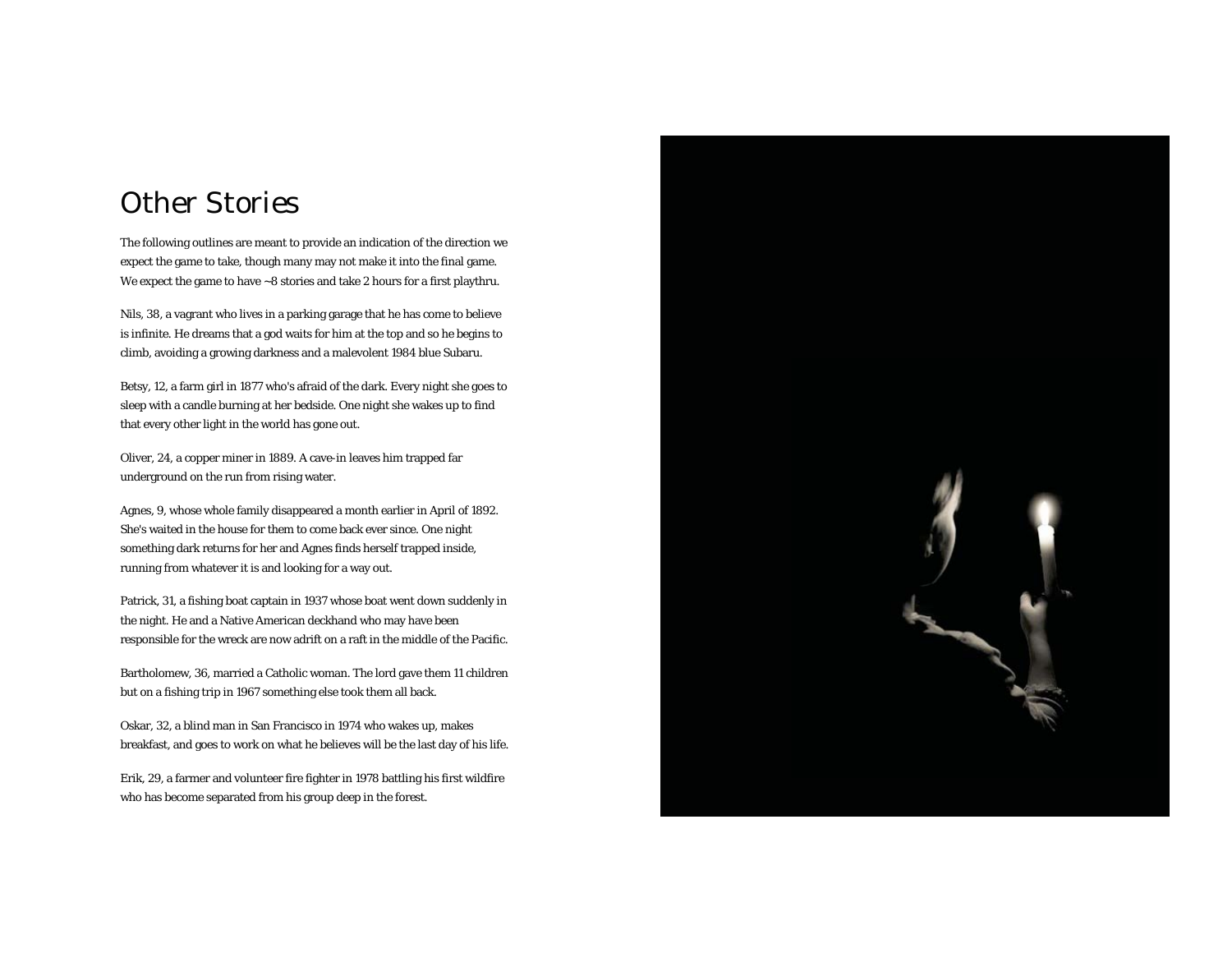### Guest Stories

To add <sup>a</sup> bit of variety we plan to collaborate with outside game developers on 3 stories. Each story would reflect the personal style of the developer involved.

The scope of collaboration would depend on the developer's interest and the complexity of the story. Our expectation is that their stories would be relatively short (10 minutes or less). For more ambitious stories we would produce them in house with the guest developer simply consulting on it, while for simpler ones (eg <sup>a</sup> retro 2D game) we might have the developer produce it themselves. The subject matter of the stories would be developed collaboratively with <sup>a</sup> goal of matching the developer's interests/abilities while also fitting within the larger context of our game. We would hold off on approaching collaborators until we had <sup>a</sup> proper vertical slice of our own, to help communicate what the game is (and make sure we knew ourselves).

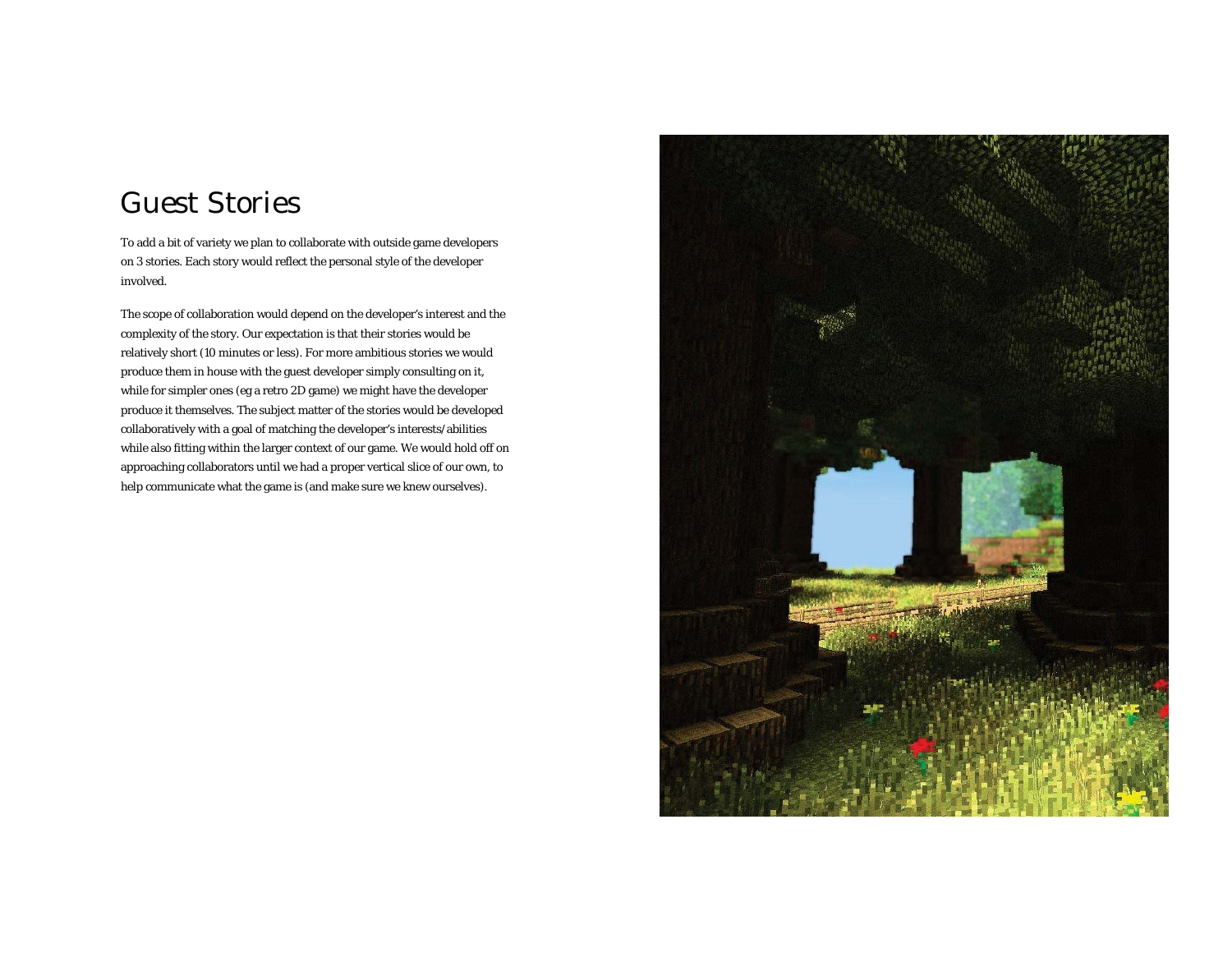

### Tone

This is <sup>a</sup> game about the horror of nature.

We want to give players the feeling of what it's like to walk through the forest at night, to be out of your element and prey to unknown forces greater than yourself. Tonally we plan to achieve this by focusing on three core feelings:

**Sublime**. The modern opinion of nature is that it is clean, efficient and good. The view in this game is closer to the Enlightenment idea that nature is full of perpetual violence, and that the beauty of nature is mixed with the sublime. The immensity of nature reminds us of how small and powerless we are in comparison, which is both liberating and terrifying. We want players to stand in awe.

**Intimate**. We want the game to feel <sup>a</sup> bit like good radio, in the vein of This American Life. Partly this is so the game feels believable and specific, and partly it's because we want to emphasize the personal nature of these stories to remind players that they're fragile, ordinary human beings here and not space marines.

**Murky**. The scariest part of being in the wild isn't what's actually out there, it's what we imagine might be out there. We want the entire game to feel murky so players are always straining to see and hear what's out there and relying on their imagination to fill in the gaps. This is particularly important since our core gameplay will be the challenge of finding your way through murky environments and, in some cases, of hiding in them.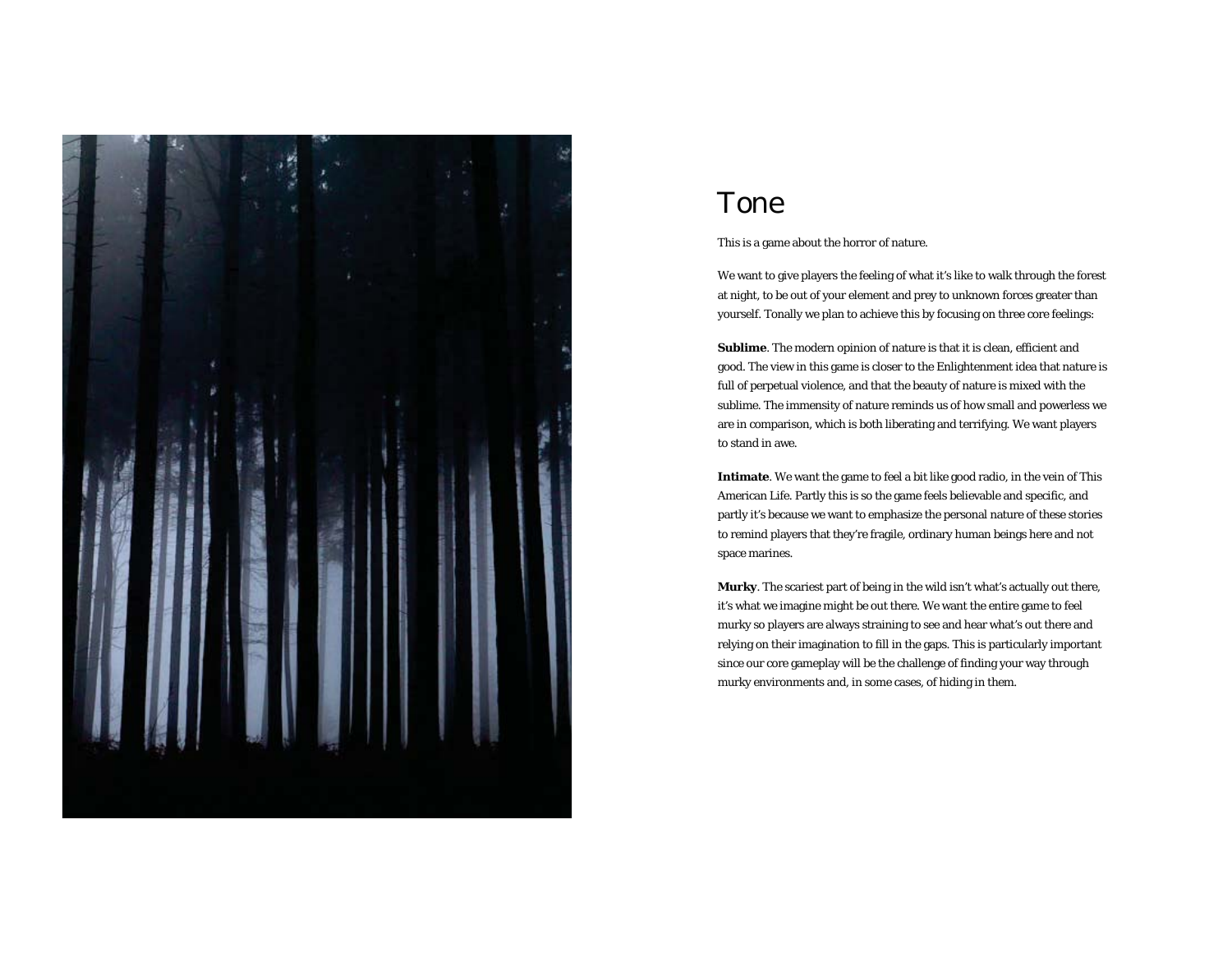

# What we Mean by "Nature"

Although many of our stories take place in the wilderness our conception of nature is broader than that. This is not <sup>a</sup> game about <sup>a</sup> fear of the natural world — of sharks, snakes, or spiders — it's about <sup>a</sup> more existential dread.

Our game is about the uneasiness of being alone in <sup>a</sup> vast and unknowable universe.

The natural world offers some very simple and effective representations of that feeling but they're not the only ones. We intend to include several stories that focus on more civilized spaces (albeit surreal ones like an infinite parking garage), to add variety and to make <sup>a</sup> point about this existential dread not being confined to natural spaces. The dread we feel isn't because of the spaces themselves, it's because of the way we approach them.

Ultimately it's about how we as human beings deal with the infinite.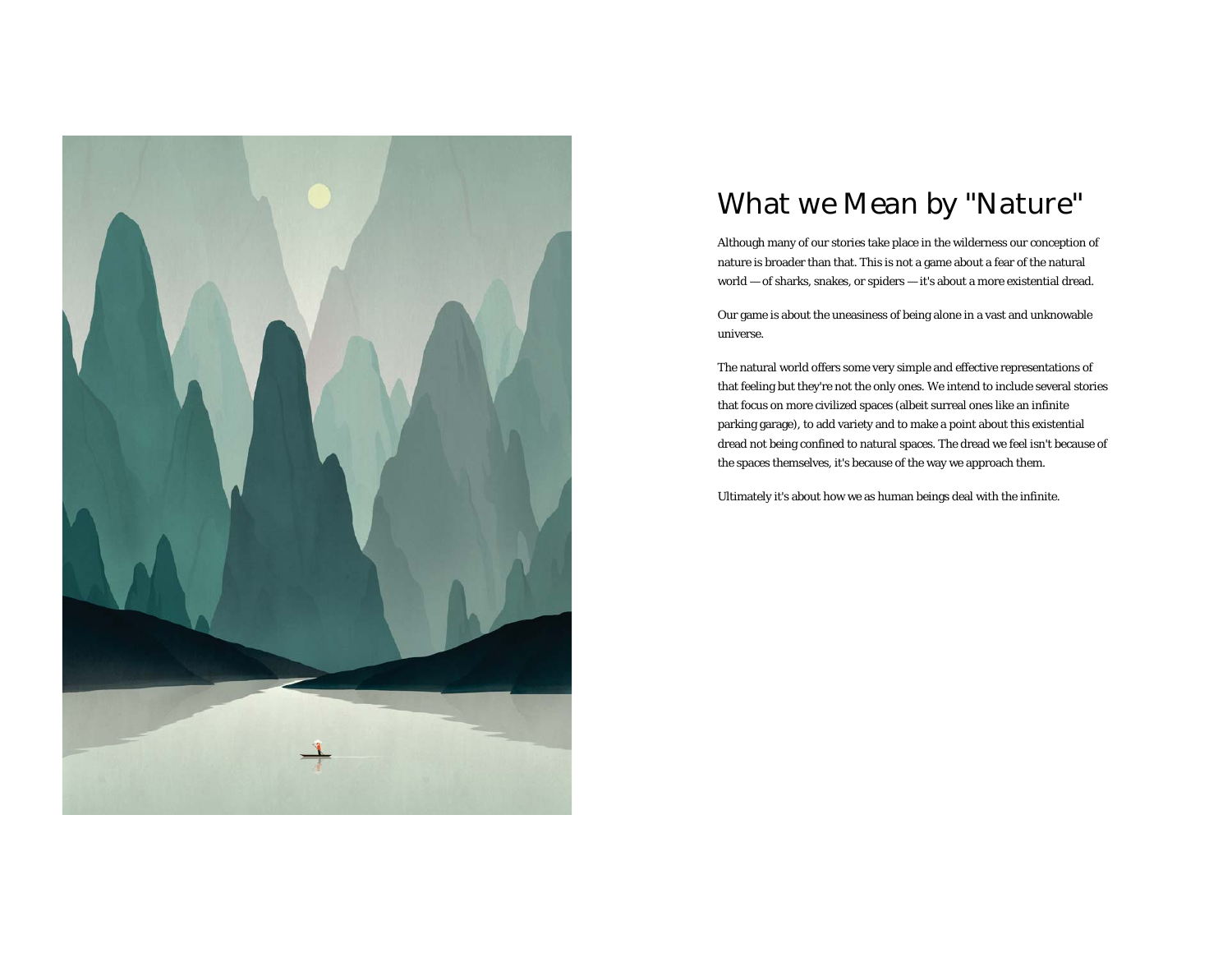

# The Setting

The game takes place on and around the San Juan Islands of the Pacific Northwest.

As part of our focus on the history of the Finch family we're also going to be touching on the history of the place they live. To balance out the entirely fictional Finches we want the environment to feel believable to the point of being mundane. Our goal is to ground the surreal elements in <sup>a</sup> place that feels real.

I should point out that "real" doesn't mean photorealistic lighting or motioncaptured animations. By "real" we mean specific and familiar. This isn't <sup>a</sup> generic foggy place, this is Washington. Our stories aren't about killing <sup>a</sup> demon, they're about collecting firewood, or leading <sup>a</sup> spooked horse through <sup>a</sup> forest, or waiting at the bus stop for your sister. There are supernatural forces in the game but they're not the primary focus. We want to take an already scary situation and use supernatural elements to raise tension just <sup>a</sup> little higher.

We chose the Northwest because it has strong associations with unspoiled natural spaces, isolation, and oddball characters, which are all important elements for our game. The coastal setting and near-constant rain is also <sup>a</sup> natural fit for the game's underwater motif.

Also, I grew up there. It's an environment I feel like I know well enough to add the sort of little touches that will make it believable.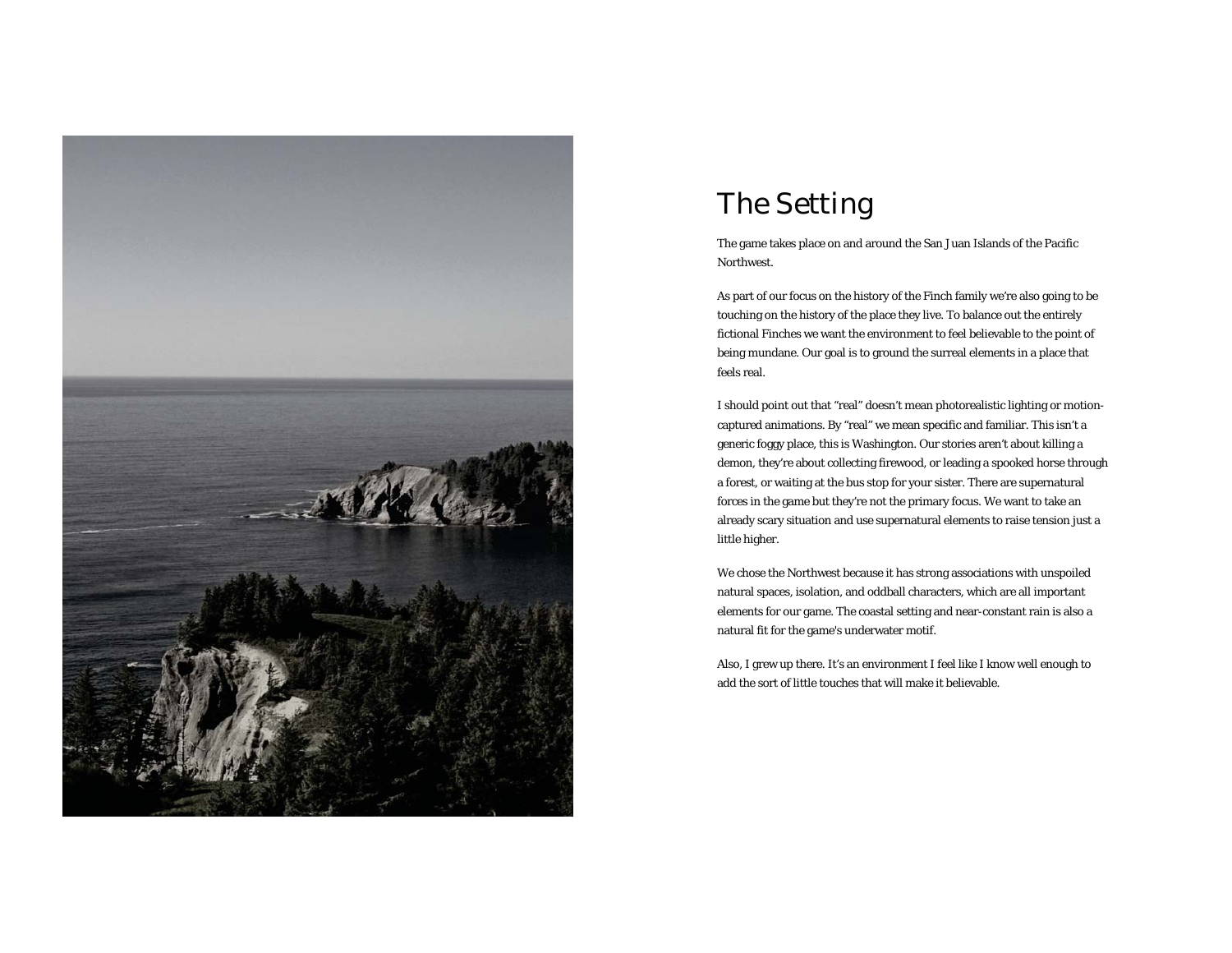

## Gameplay

Our core gameplay is exploring murky environments and dealing with hostile creatures (generally by hiding and/or running). The specifics will vary based on the location and who the player is in the story. Most stories will use firstperson controls though <sup>a</sup> few may use third-person or 2D if it's <sup>a</sup> better fit.

Most stories take place at night and players will have <sup>a</sup> flashlight and/or <sup>a</sup> source of fire like <sup>a</sup> candle or torch. Lights can be used to explore spaces as well as to interact with creatures. Mechanics we're considering include:

- Lights can keep small creatures at bay but will attract large ones
- Lights can be used as bludgeons but risk being damaged themselves
- Electric lights are resistant to wind and water but dim near large creatures
- Fire can activate torches on walls, creating permanent areas of safety
- Using two-handed items (like some doors) requires putting lights down
- Some creatures are invisible and can only be seen by the shadow they cast

- Bright lights can wake up creatures so players will want to keep their finger on the flashlight's off switch, roughly analogous to the way players have their finger on the trigger when scanning rooms in <sup>a</sup> first-person shooter.

We may include a UI element showing how well hidden players are (ala Thief), to help convey the visibility cost of player actions. For example walking on metal grating would make more sound (and generate more awareness) than walking on grass. Or perhaps exhaling underwater generates awareness so players are encouraged to hold their breath when monsters swim nearby.

We may include stamina as <sup>a</sup> resource (with or without <sup>a</sup> visual indicator) so that each action players take also includes <sup>a</sup> cost in stamina, limiting the effectiveness of button mashing and encouraging more careful play.

Whether or not the game will include combat is an open question. While it could provide <sup>a</sup> compelling and familiar gameplay loop, combat also runs the risk of obliterating the quiet, eerie atmosphere we're aiming for. This is something we'll look at carefully and early in the prototyping stage.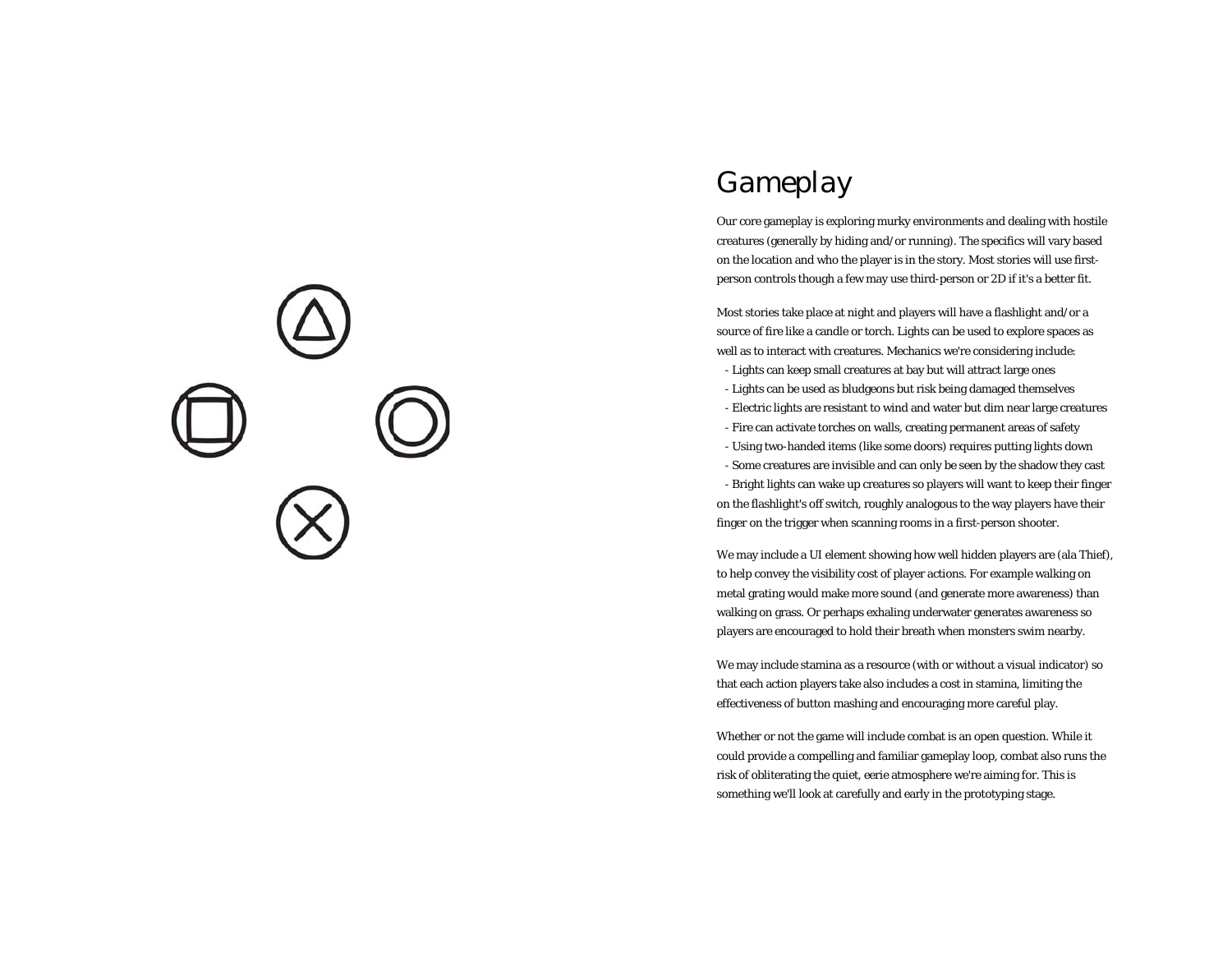

### Tone References

The central influences for the game are: Lovecraft's view of <sup>a</sup> pitiless and unknowable universe, Borges' urbane and relatable sense of the surreal, and Marquez's mix of broad strokes and intimate details in painting the life of <sup>a</sup> family in One Hundred Years of Solitude.

#### **Books**

- Lovecraft (esp The Outsider, Call of Cthulhu, and Dagon)
- Borges (esp The Aleph, The Secret Miracle, and The Zahir)
- One Hundred Years of Solitude
- Ugetsu Monogotari (a collection of Japanese ghost stories)
- Edgar Allan Poe
- Kafka

#### **Movies that are slowly paced, tense, and atmospheric**

- The Descent
- Nicolas Roeg's Don't Look Now and Walkabaout
- Kelly Reichardt's Wendy and Lucy and Meek's Cutoff
- The Haunting
- Rosemary's Baby
- The Ring
- The Blair Witch Project

#### **Movies that weave together <sup>a</sup> collection of surreal stories**

- Ugetsu
- Kurosawa's Dreams
- The Discrete Charm of the Bourgeoisie
- Tampopo

#### **TV**

- The Twilight Zone
- Twin Peaks

#### **Games**

- Silent Hill 1+2
- Thief 1
- Dear Esther
- Clocktower 1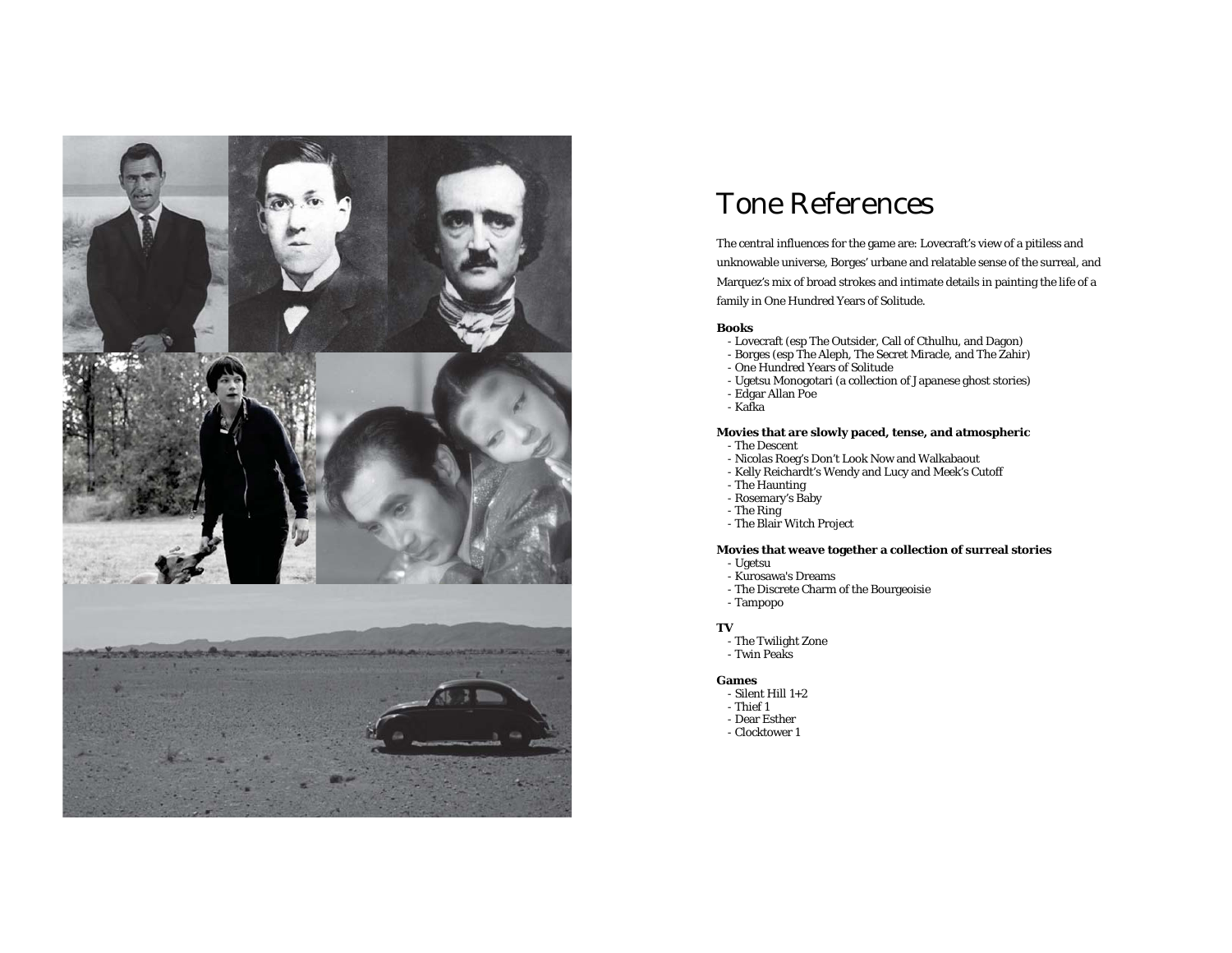## Key Challenges for Design

**Structuring <sup>a</sup> game as <sup>a</sup> series of short stories**. The anthology format is <sup>a</sup> mainstay of horror fiction and horror movies but is much less common in games. There's <sup>a</sup> danger that the game might end up feeling like <sup>a</sup> collection of mini-games (is there anything less scary?). Making each story feel self-contained but part of <sup>a</sup> greater whole will be <sup>a</sup> core design concern. We'll also need to find the right balance of how much we focus on Edith in the present day versus her exploration of the past, which is part of <sup>a</sup> larger question of how much this experience is about Edith versus how much it's about the Finches.

**Being scary**. This <sup>a</sup> fun challenge. The hard part is that the illusion of terror is easily broken. In order to know if the game is sufficiently scary we'll need to have <sup>a</sup> lot of pieces in place, or at least not obviously missing (programmer art <sup>=</sup> not scary). Our approach will be to drive to playable prototypes early, to playtest with <sup>a</sup> variety of players to gauge how it hits people of various temperaments, and to focus on audio design from the very beginning (which is easier to bring up to quality and does <sup>a</sup> lot of the heavy-lifting in terms of scaring people). In the longer term we plan to bring our underwater tech up to speed early in the project so we can verify that our core experience evokes the right level of fear and wonder.

**Keeping players oriented**. Natural spaces are easy to get lost in. We'll need to make liberal use of lighting, landmarks, and potentially HUD elements to keep players focused. Being <sup>a</sup> little lost is actually <sup>a</sup> good thing (it's scary), as long as players aren't wandering in circles for too long.

**Pacing**. We want the game to feel open enough that players can appreciate being in these spaces but intense enough to maintain <sup>a</sup> level of unease that keeps players focused and interested. The natural elements risk becoming dull while the horror elements risk becoming relentlessly intense. Hopefully we can find <sup>a</sup> balance that gives each element <sup>a</sup> chance to support the other.

### Key Challenges for Tech

**Lighting**. Most of the game will take place at night. Creating <sup>a</sup> hauntingly beautiful, murky atmosphere will require <sup>a</sup> lot of back and forth between tech and art. Some specific features we're considering include: support for dozens of lights, realtime shadows, player-controlled flashlight, candlelight, ground fog, and god rays.

**Underwater atmosphere**. Creating stylized but believable underwater scenes will an interesting challenge as well, including: atmospheric diffusion, suspended particles that respond to movement, and underwater physics.

**Procedural generation**. We'll be exploring the use of procedural generation to create environments and place creatures. Though procedural content has its own issues, it's <sup>a</sup> fantastic way to create spaces that have <sup>a</sup> sense of being infinite and mysterious. It also removes some of the sense of safety in <sup>a</sup> world that players know has been manicured just for them. Procedurally placed creatures and events would also give us <sup>a</sup> way to randomize things <sup>a</sup> bit after players die, so death doesn't become <sup>a</sup> way of brute forcing the game through trial-and-error, since dangers will be arranged differently each time (ala Left 4 Dead).

**3rd person camera and controls**. At least one of our stories (Cousin Oskar) will use third-person controls, which will be <sup>a</sup> new challenge for us.

**AI**. Creatures will likely require at least <sup>a</sup> rudimentary AI system, especially if we introduce any combat.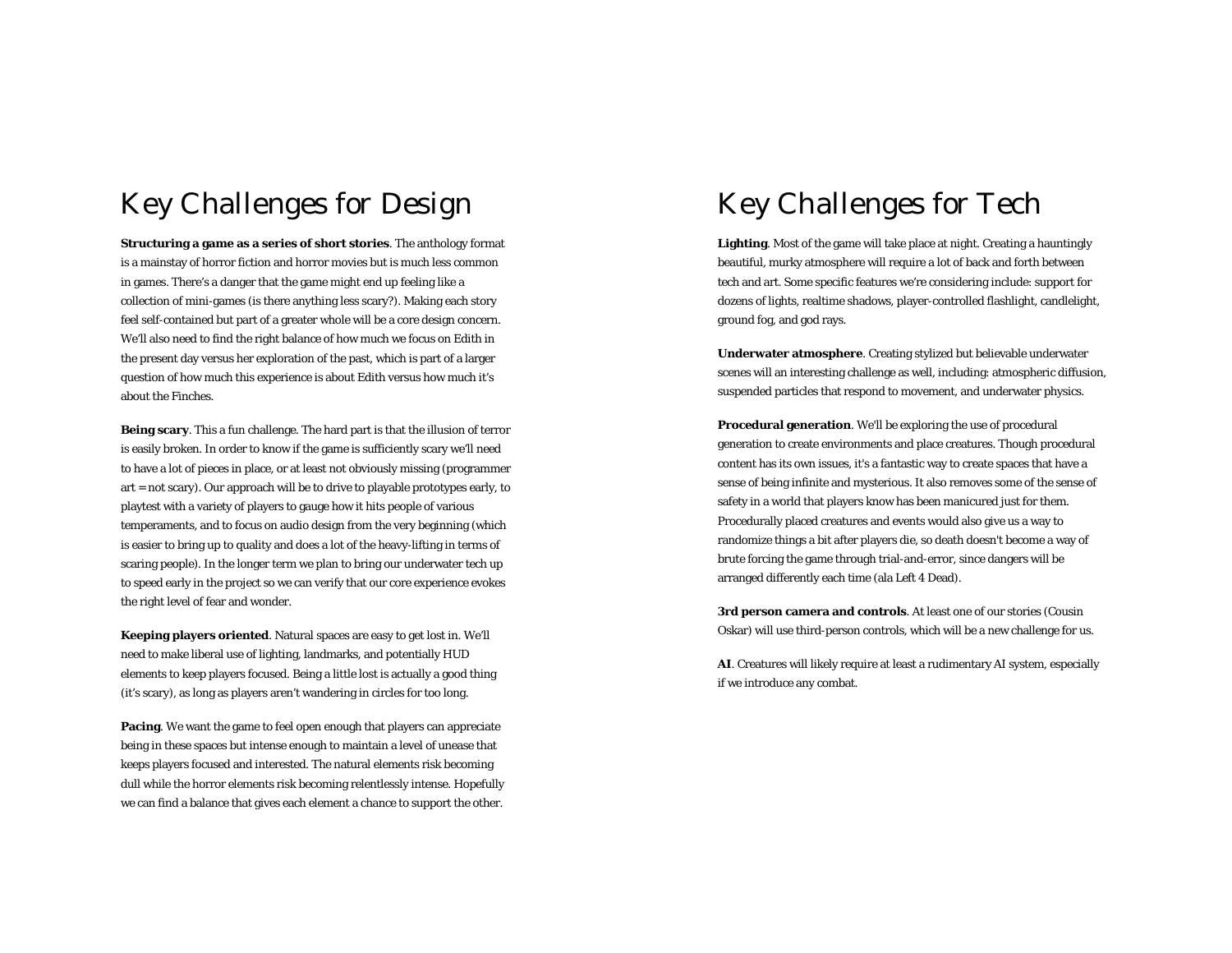## Key Challenges for Art

**Beautiful <sup>+</sup> scary**. A lot of games are beautiful and <sup>a</sup> few games are scary but none (so far) have been both. To some extent this is <sup>a</sup> design challenge as well – if the game is too scary players won't be in <sup>a</sup> mindset to appreciate the beauty of what's around them. Luckily, nature and evolution have given us some great starting points. By focusing on environments that are inherently beautiful and scary we can leverage player's instincts to do <sup>a</sup> lot of our work for us.

**Art style is tech-dependant**. This is <sup>a</sup> bit of <sup>a</sup> double-edged sword. Because so much of the game takes place at night and/or underwater we'll need to have art and tech work closely to make sure all the effects are functional and in-line with art's requirements. On the other hand once we're happy with the underlying systems it should be relatively straight-forward to apply that across the rest of the game.

**Wide variety of locations and eras**. The stories include locations ranging from forests, to underwater caves, to abandoned houses, and stretch from present day back to pioneer times. Luckily since our focus is on natural spaces there's <sup>a</sup> lot of potential for reuse (trees today look pretty much like they did 200 years ago). Also, since most stories take place at night and/or in fog the environments will emphasize silhouettes over details.

**Fluid animations**. In keeping with the game's underwater motif, the majority of creatures are expected to move in fluid, elegant ways (think octopus, eel, or shark). There will also be considerably more animation than in our previous game since creatures here will be more of <sup>a</sup> foreground element. How (and if) combat is implemented will also impact animation requirements.